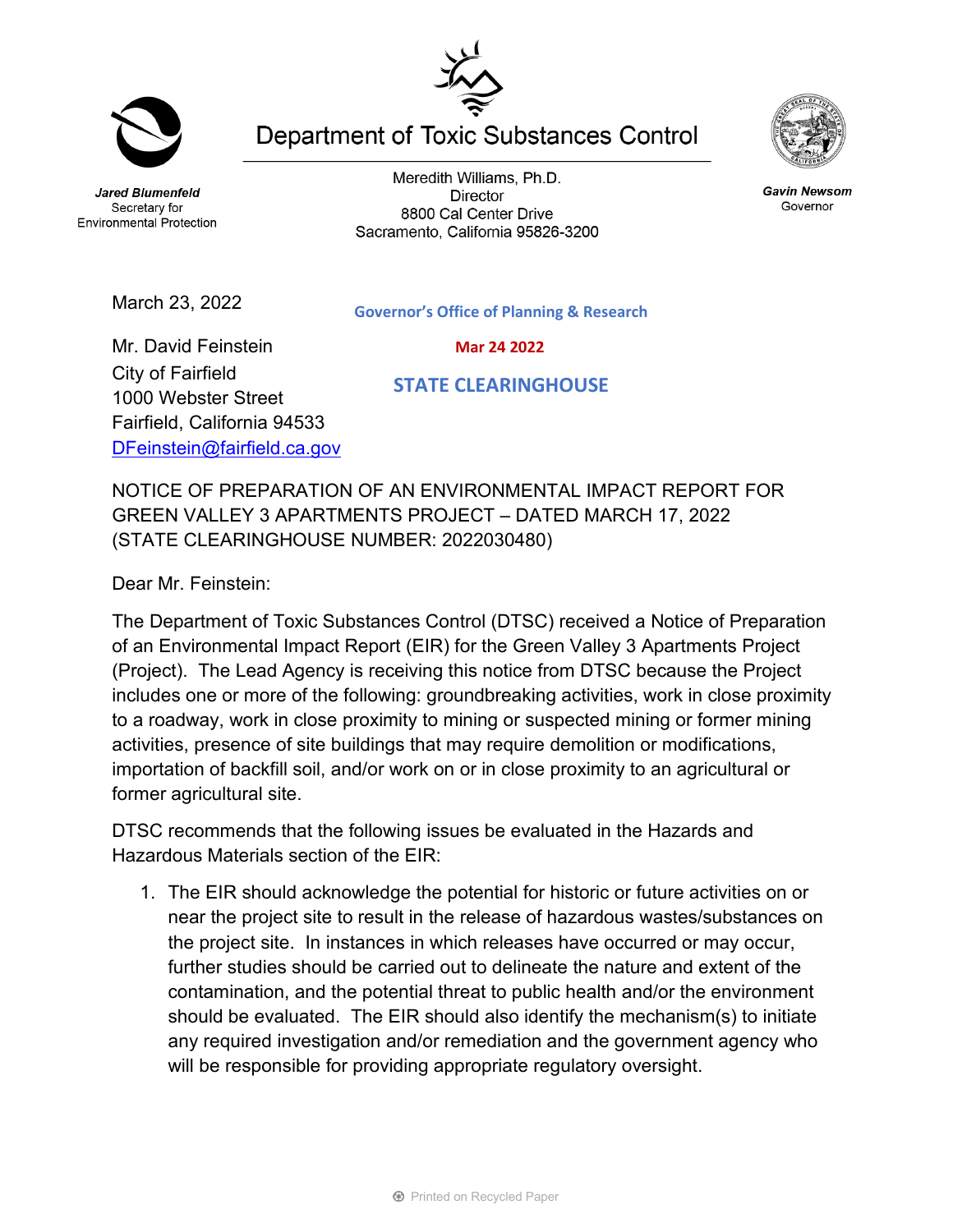Mr. David Feinstein March 23, 2022 Page 2

- 2. Refiners in the United States started adding lead compounds to gasoline in the 1920s in order to boost octane levels and improve engine performance. This practice did not officially end until 1992 when lead was banned as a fuel additive in California. Tailpipe emissions from automobiles using leaded gasoline contained lead and resulted in aerially deposited lead (ADL) being deposited in and along roadways throughout the state. ADL-contaminated soils still exist along roadsides and medians and can also be found underneath some existing road surfaces due to past construction activities. Due to the potential for ADL-contaminated soil DTSC, recommends collecting soil samples for lead analysis prior to performing any intrusive activities for the project described in the EIR.
- 3. If any projects initiated as part of the proposed project require the importation of soil to backfill any excavated areas, proper sampling should be conducted to ensure that the imported soil is free of contamination. DTSC recommends the imported materials be characterized according to *[DTSC's 2001 Information](https://dtsc.ca.gov/wp-content/uploads/sites/31/2018/09/SMP_FS_Cleanfill-Schools.pdf)  [Advisory Clean Imported Fill Material](https://dtsc.ca.gov/wp-content/uploads/sites/31/2018/09/SMP_FS_Cleanfill-Schools.pdf)*.
- 4. If any sites included as part of the proposed project have been used for agricultural, weed abatement or related activities, proper investigation for organochlorinated pesticides should be discussed in the EIR. DTSC recommends the current and former agricultural lands be evaluated in accordance with DTSC's 2008 *[Interim Guidance for Sampling Agricultural](https://dtsc.ca.gov/wp-content/uploads/sites/31/2018/09/Ag-Guidance-Rev-3-August-7-2008-2.pdf)  [Properties \(Third Revision\).](https://dtsc.ca.gov/wp-content/uploads/sites/31/2018/09/Ag-Guidance-Rev-3-August-7-2008-2.pdf)*

DTSC appreciates the opportunity to comment on the EIR. Should you need any assistance with an environmental investigation, please visit DTSC's [Site Mitigation and](https://dtsc.ca.gov/brownfields/voluntary-agreements-quick-reference-guide/) [Restoration Program](https://dtsc.ca.gov/brownfields/voluntary-agreements-quick-reference-guide/) page to apply for lead agency oversight. Additional information regarding voluntary agreements with DTSC can be found at **DTSC's Brownfield website**.

If you have any questions, please contact me at (916) 255-3710 or via email at [Gavin.McCreary@dtsc.ca.gov.](mailto:Gavin.McCreary@dtsc.ca.gov)

Sincerely,

Jannin Malanny

Gavin McCreary Project Manager Site Evaluation and Remediation Unit Site Mitigation and Restoration Program Department of Toxic Substances Control